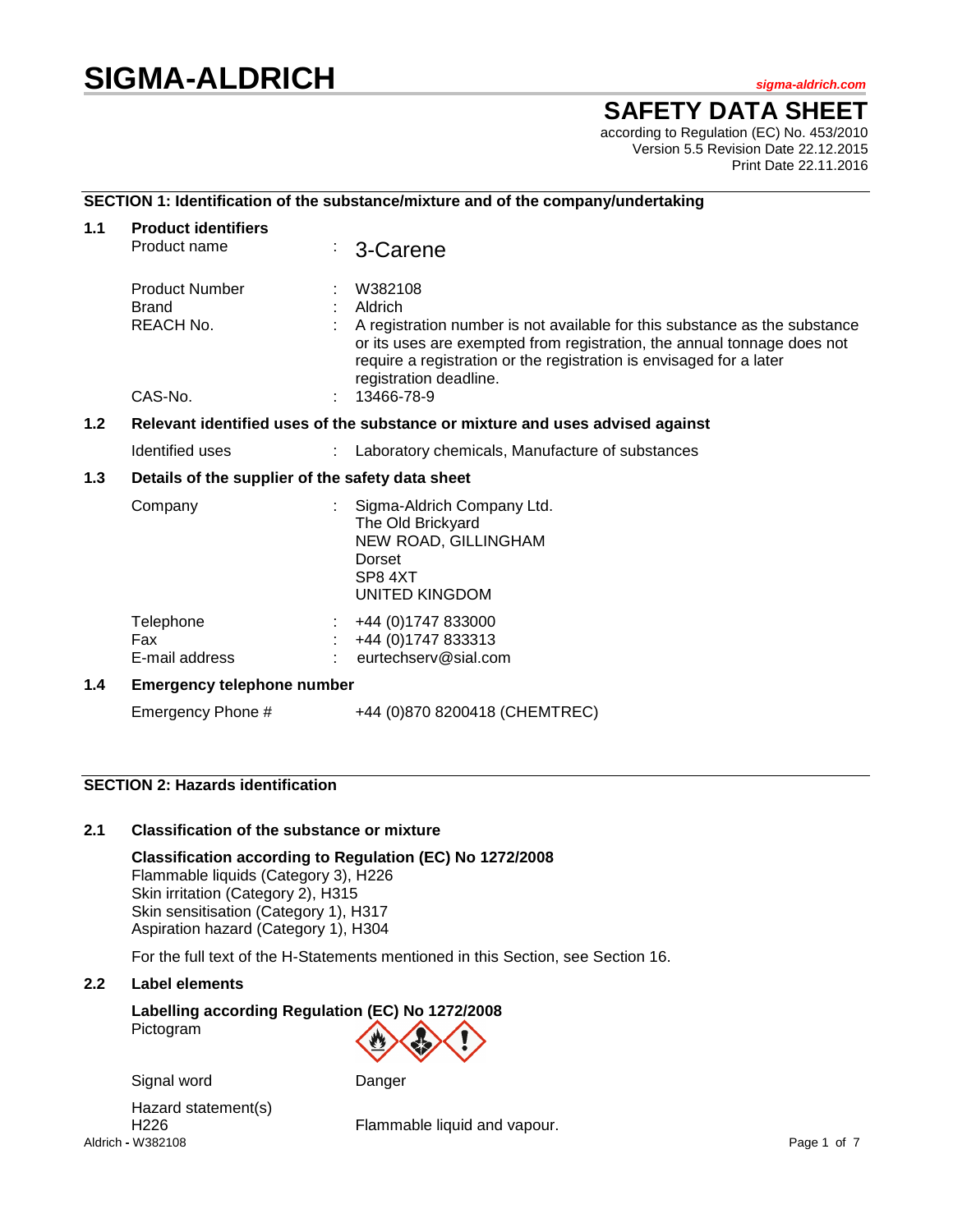| H <sub>304</sub><br>H <sub>315</sub><br>H317 | May be fatal if swallowed and enters airways.<br>Causes skin irritation.<br>May cause an allergic skin reaction. |
|----------------------------------------------|------------------------------------------------------------------------------------------------------------------|
| Precautionary statement(s)                   |                                                                                                                  |
| P <sub>280</sub>                             | Wear protective gloves.                                                                                          |
| $P301 + P310$                                | IF SWALLOWED: Immediately call a POISON CENTER or doctor/<br>physician.                                          |
| P331                                         | Do NOT induce vomiting.                                                                                          |
| $P333 + P313$                                | If skin irritation or rash occurs: Get medical advice/attention.                                                 |
| P370 + P378                                  | In case of fire: Use dry sand, dry chemical or alcohol-resistant foam to<br>extinguish.                          |
| P403 + P235                                  | Store in a well-ventilated place. Keep cool.                                                                     |
| Supplemental Hazard<br><b>Statements</b>     | none                                                                                                             |

## **2.3 Other hazards**

This substance/mixture contains no components considered to be either persistent, bioaccumulative and toxic (PBT), or very persistent and very bioaccumulative (vPvB) at levels of 0.1% or higher.

## **SECTION 3: Composition/information on ingredients**

| 3.1 | <b>Substances</b><br>Synonyms                    | ÷ | $δ3$ -Carene<br>3,7,7-Trimethylbicyclo[4.1.0]hept-3-ene                            |
|-----|--------------------------------------------------|---|------------------------------------------------------------------------------------|
|     | Formula<br>Molecular weight<br>CAS-No.<br>EC-No. |   | $\cdot$ C <sub>10</sub> H <sub>16</sub><br>136.23 g/mol<br>13466-78-9<br>236-719-3 |

## **Hazardous ingredients according to Regulation (EC) No 1272/2008**

| Component |            | <b>Classification</b>             | Concentration |
|-----------|------------|-----------------------------------|---------------|
| 3-Carene  |            |                                   |               |
| CAS-No.   | 13466-78-9 | Flam. Lig. 3; Skin Irrit. 2; Skin | $\leq$ 100 %  |
| EC-No.    | 236-719-3  | Sens. 1; Asp. Tox. 1; H226,       |               |
|           |            | H315, H317, H304                  |               |

For the full text of the H-Statements mentioned in this Section, see Section 16.

## **SECTION 4: First aid measures**

#### **4.1 Description of first aid measures**

#### **General advice**

Consult a physician. Show this safety data sheet to the doctor in attendance.

#### **If inhaled**

If breathed in, move person into fresh air. If not breathing, give artificial respiration. Consult a physician.

#### **In case of skin contact**

Wash off with soap and plenty of water. Consult a physician.

#### **In case of eye contact**

Flush eyes with water as a precaution.

#### **If swallowed**

Do NOT induce vomiting. Never give anything by mouth to an unconscious person. Rinse mouth with water. Consult a physician.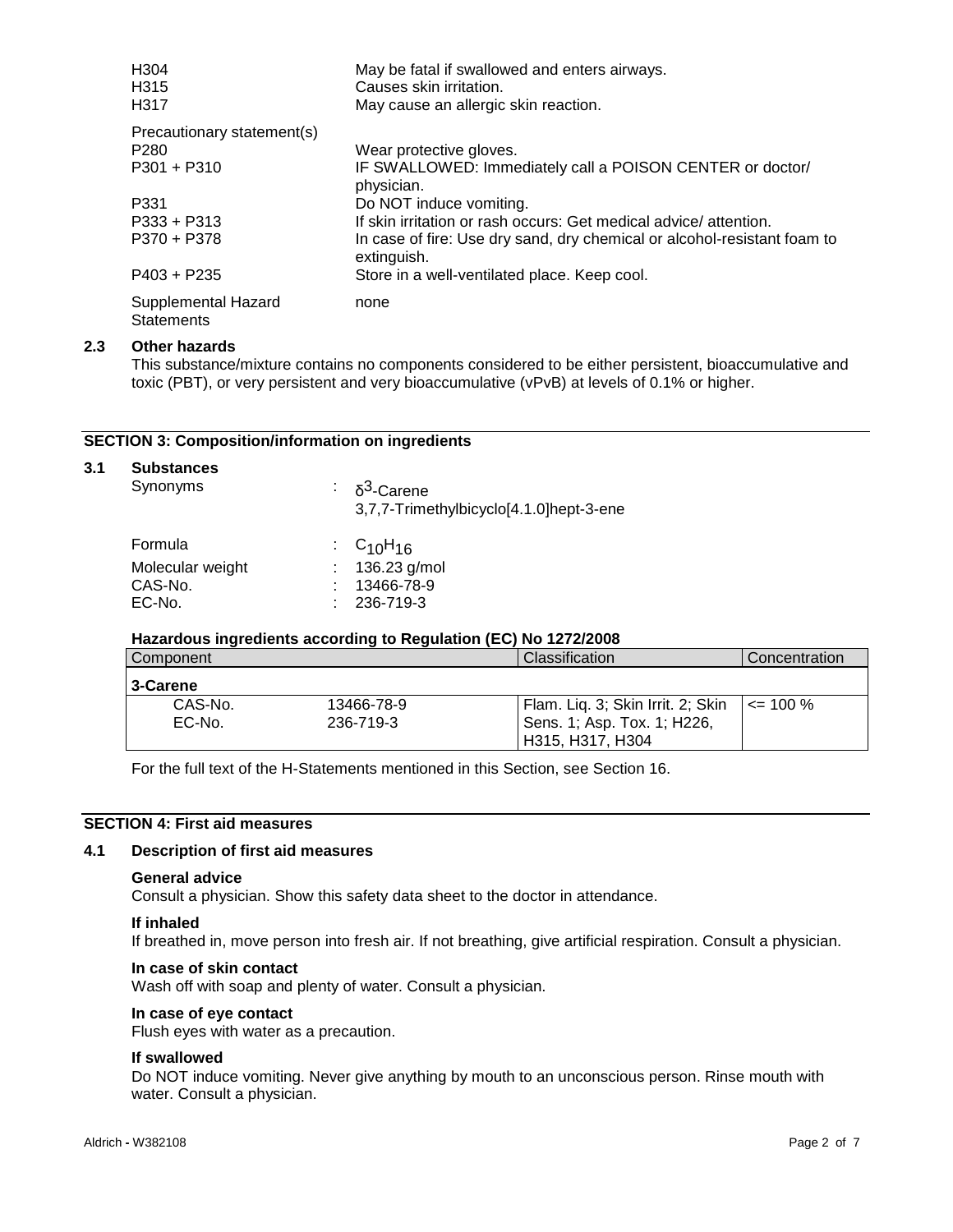## **4.2 Most important symptoms and effects, both acute and delayed**

The most important known symptoms and effects are described in the labelling (see section 2.2) and/or in section 11

**4.3 Indication of any immediate medical attention and special treatment needed** No data available

## **SECTION 5: Firefighting measures**

#### **5.1 Extinguishing media**

**Suitable extinguishing media** Use water spray, alcohol-resistant foam, dry chemical or carbon dioxide.

- **5.2 Special hazards arising from the substance or mixture** Carbon oxides
- **5.3 Advice for firefighters** Wear self-contained breathing apparatus for firefighting if necessary.

#### **5.4 Further information**

Use water spray to cool unopened containers.

## **SECTION 6: Accidental release measures**

#### **6.1 Personal precautions, protective equipment and emergency procedures**

Use personal protective equipment. Avoid breathing vapours, mist or gas. Ensure adequate ventilation. Remove all sources of ignition. Evacuate personnel to safe areas. Beware of vapours accumulating to form explosive concentrations. Vapours can accumulate in low areas. For personal protection see section 8.

#### **6.2 Environmental precautions**

Prevent further leakage or spillage if safe to do so. Do not let product enter drains.

# **6.3 Methods and materials for containment and cleaning up**

Contain spillage, and then collect with an electrically protected vacuum cleaner or by wet-brushing and place in container for disposal according to local regulations (see section 13).

**6.4 Reference to other sections** For disposal see section 13.

## **SECTION 7: Handling and storage**

## **7.1 Precautions for safe handling**

Avoid contact with skin and eyes. Avoid inhalation of vapour or mist. Keep away from sources of ignition - No smoking.Take measures to prevent the build up of electrostatic charge. For precautions see section 2.2.

## **7.2 Conditions for safe storage, including any incompatibilities**

Store in cool place. Keep container tightly closed in a dry and well-ventilated place. Containers which are opened must be carefully resealed and kept upright to prevent leakage.

Air sensitive. Handle under inert gas. Protect from moisture. Storage class (TRGS 510): Flammable liquids

**7.3 Specific end use(s)**

Apart from the uses mentioned in section 1.2 no other specific uses are stipulated

# **SECTION 8: Exposure controls/personal protection**

## **8.1 Control parameters**

#### **Components with workplace control parameters**

Contains no substances with occupational exposure limit values.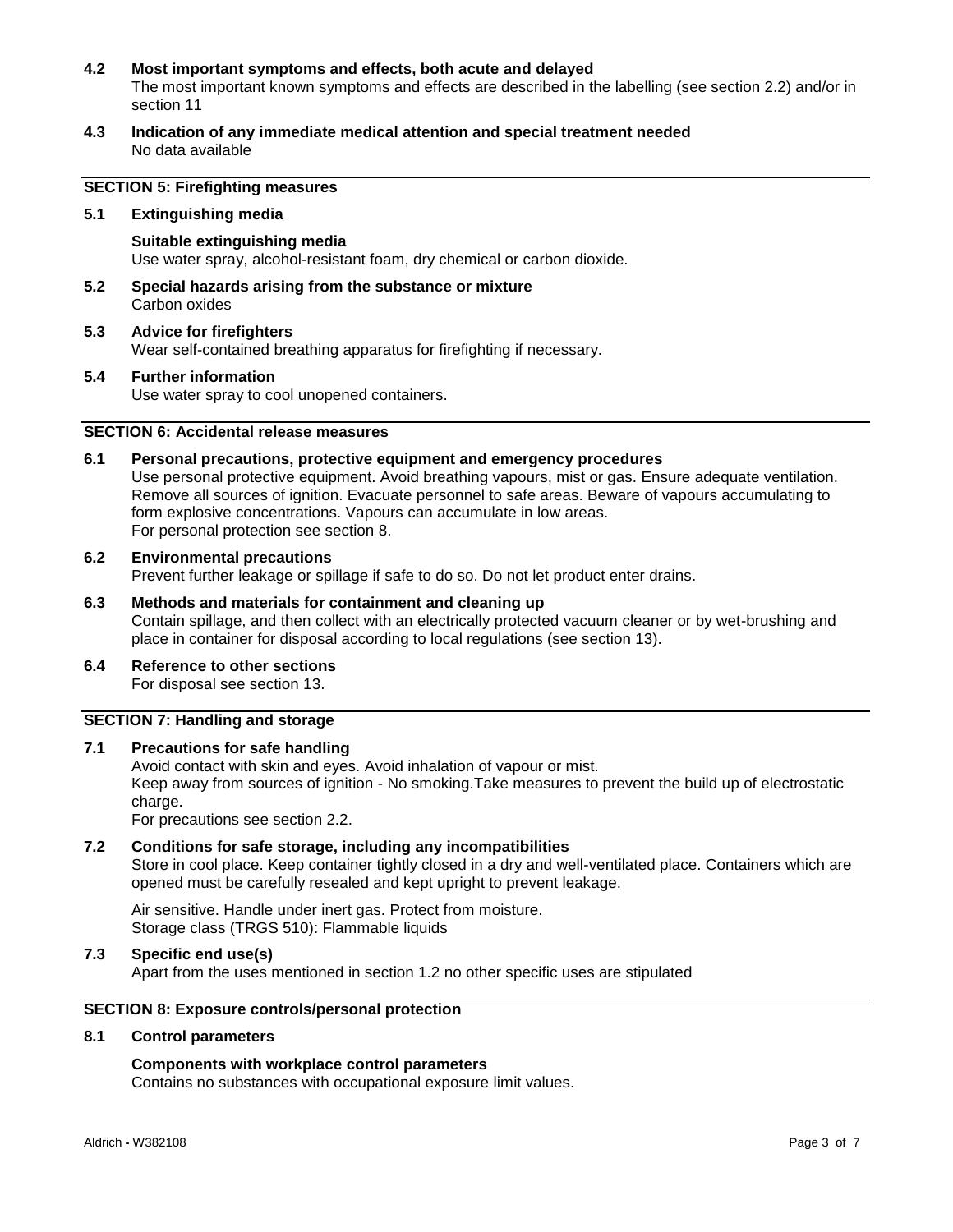## **8.2 Exposure controls**

## **Appropriate engineering controls**

Handle in accordance with good industrial hygiene and safety practice. Wash hands before breaks and at the end of workday.

## **Personal protective equipment**

## **Eye/face protection**

Face shield and safety glasses Use equipment for eye protection tested and approved under appropriate government standards such as NIOSH (US) or EN 166(EU).

#### **Skin protection**

Handle with gloves. Gloves must be inspected prior to use. Use proper glove removal technique (without touching glove's outer surface) to avoid skin contact with this product. Dispose of contaminated gloves after use in accordance with applicable laws and good laboratory practices. Wash and dry hands.

The selected protective gloves have to satisfy the specifications of EU Directive 89/686/EEC and the standard EN 374 derived from it.

Full contact Material: Fluorinated rubber Minimum layer thickness: 0.7 mm Break through time: 480 min Material tested:Vitoject® (KCL 890 / Aldrich Z677698, Size M)

Splash contact Material: Nature latex/chloroprene Minimum layer thickness: 0.6 mm Break through time: 30 min Material tested:Lapren® (KCL 706 / Aldrich Z677558, Size M)

data source: KCL GmbH, D-36124 Eichenzell, phone +49 (0)6659 87300, e-mail sales@kcl.de, test method: EN374

If used in solution, or mixed with other substances, and under conditions which differ from EN 374, contact the supplier of the CE approved gloves. This recommendation is advisory only and must be evaluated by an industrial hygienist and safety officer familiar with the specific situation of anticipated use by our customers. It should not be construed as offering an approval for any specific use scenario.

## **Body Protection**

Complete suit protecting against chemicals, Flame retardant antistatic protective clothing., The type of protective equipment must be selected according to the concentration and amount of the dangerous substance at the specific workplace.

#### **Respiratory protection**

Where risk assessment shows air-purifying respirators are appropriate use a full-face respirator with multi-purpose combination (US) or type ABEK (EN 14387) respirator cartridges as a backup to engineering controls. If the respirator is the sole means of protection, use a full-face supplied air respirator. Use respirators and components tested and approved under appropriate government standards such as NIOSH (US) or CEN (EU).

## **Control of environmental exposure**

Prevent further leakage or spillage if safe to do so. Do not let product enter drains.

## **SECTION 9: Physical and chemical properties**

#### **9.1 Information on basic physical and chemical properties**

| a)                | Appearance             | Form: liquid<br>Colour: colourless |             |
|-------------------|------------------------|------------------------------------|-------------|
| b)                | Odour                  | sweet, pungent                     |             |
| C)                | <b>Odour Threshold</b> | No data available                  |             |
| d)                | pH                     | No data available                  |             |
| Aldrich - W382108 |                        |                                    | Page 4 of 7 |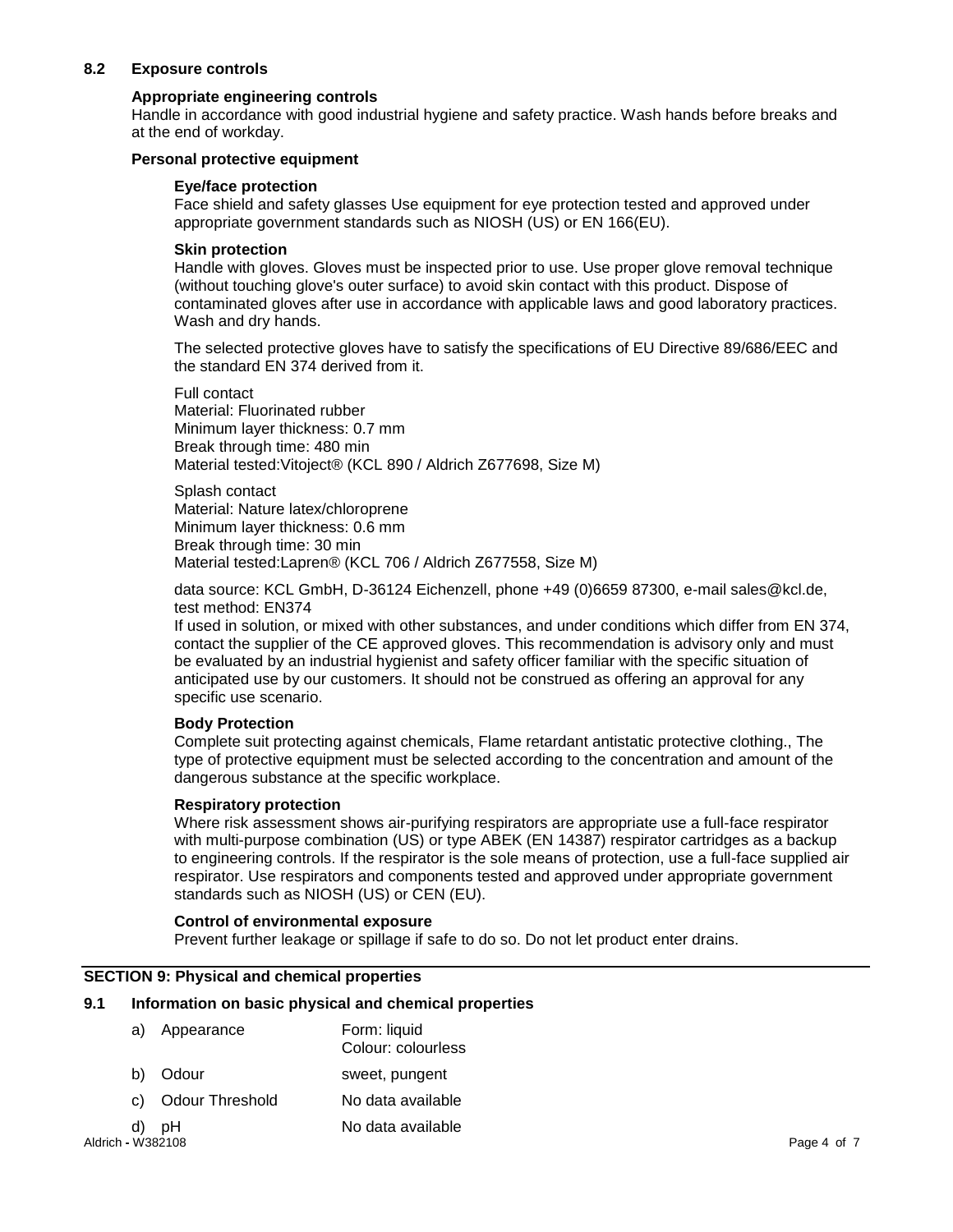|     | e) | Melting point/freezing<br>point                    | Melting point/freezing point: < -79.99 °C at 1,013 hPa - OECD Test<br>Guideline 102 |
|-----|----|----------------------------------------------------|-------------------------------------------------------------------------------------|
|     | f) | Initial boiling point and<br>boiling range         | 168 - 169 °C at 940 hPa - lit.                                                      |
|     | g) | Flash point                                        | 47 °C at ca.1,013 hPa - closed cup                                                  |
|     | h) | Evaporation rate                                   | No data available                                                                   |
|     | i) | Flammability (solid, gas)                          | No data available                                                                   |
|     | j) | Upper/lower<br>flammability or<br>explosive limits | No data available                                                                   |
|     | k) | Vapour pressure                                    | 2.73 hPa at 20 °C - OECD Test Guideline 104                                         |
|     | I) | Vapour density                                     | No data available                                                                   |
|     | m) | Relative density                                   | 0.857 g/cm3 at 25 °C - lit.                                                         |
|     | n) | Water solubility                                   | 0.0005 g/l at 20 °C - OECD Test Guideline 105 - slightly soluble                    |
|     | O) | Partition coefficient: n-<br>octanol/water         | log Pow: 4.38 at 37 °C - OECD Test Guideline 117                                    |
|     | p) | Auto-ignition<br>temperature                       | 260 °C at 998 hPa                                                                   |
|     | q) | Decomposition<br>temperature                       | No data available                                                                   |
|     | r) | Viscosity                                          | No data available                                                                   |
|     | s) | <b>Explosive properties</b>                        | No data available                                                                   |
|     | t) | Oxidizing properties                               | No data available                                                                   |
| 9.2 |    | Other safety information<br>No data available      |                                                                                     |

## **SECTION 10: Stability and reactivity**

# **10.1 Reactivity** No data available

- **10.2 Chemical stability** Stable under recommended storage conditions.
- **10.3 Possibility of hazardous reactions** No data available
- **10.4 Conditions to avoid** Heat, flames and sparks.
- **10.5 Incompatible materials** Strong oxidizing agents
- **10.6 Hazardous decomposition products** Other decomposition products - No data available In the event of fire: see section 5

# **SECTION 11: Toxicological information**

## **11.1 Information on toxicological effects**

# **Acute toxicity**

LD50 Oral - Rat - 4,800 mg/kg

#### **Skin corrosion/irritation** No data available

Aldrich **-** W382108 Page 5 of 7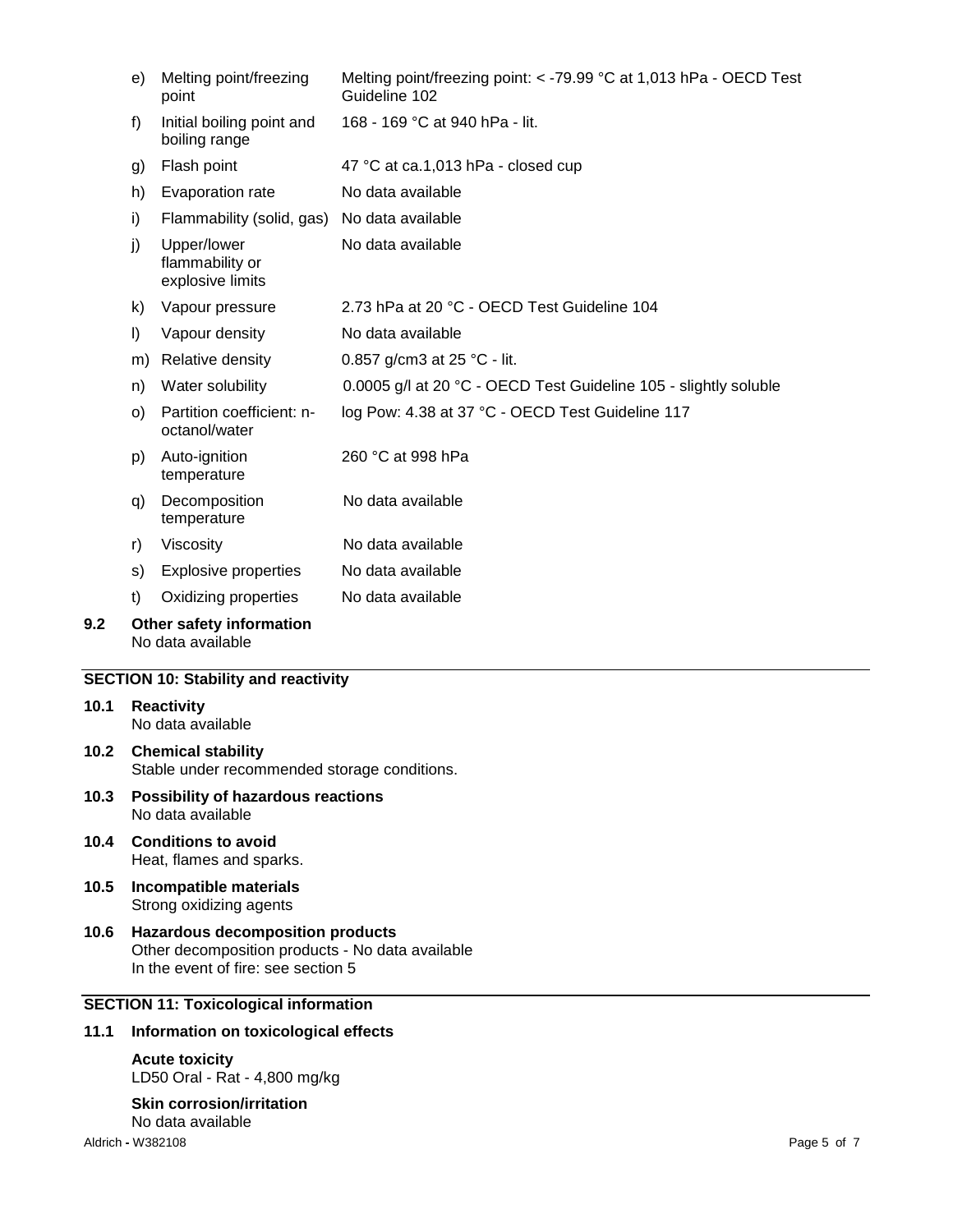## **Serious eye damage/eye irritation**

Eyes - Rabbit Result: No eye irritation (OECD Test Guideline 405)

## **Respiratory or skin sensitisation**

- Guinea pig Result: May cause sensitisation by skin contact.

#### **Germ cell mutagenicity**

Ames test S. typhimurium Result: negative

#### **Carcinogenicity**

IARC: No component of this product present at levels greater than or equal to 0.1% is identified as probable, possible or confirmed human carcinogen by IARC.

#### **Reproductive toxicity**

No data available

**Specific target organ toxicity - single exposure** No data available

**Specific target organ toxicity - repeated exposure** No data available

**Aspiration hazard** No data available

**Additional Information** RTECS: FH8400000

## **SECTION 12: Ecological information**

**12.1 Toxicity**

No data available

- **12.2 Persistence and degradability** Biodegradability aerobic - Exposure time 28 d Result: 53 % - Not readily biodegradable. (OECD Test Guideline 301B)
- **12.3 Bioaccumulative potential** No data available
- **12.4 Mobility in soil** No data available
- **12.5 Results of PBT and vPvB assessment** This substance/mixture contains no components considered to be either persistent, bioaccumulative and toxic (PBT), or very persistent and very bioaccumulative (vPvB) at levels of 0.1% or higher.

## **12.6 Other adverse effects**

## **SECTION 13: Disposal considerations**

#### **13.1 Waste treatment methods**

#### **Product**

Burn in a chemical incinerator equipped with an afterburner and scrubber but exert extra care in igniting as this material is highly flammable. Offer surplus and non-recyclable solutions to a licensed disposal company.

## **Contaminated packaging**

Dispose of as unused product.